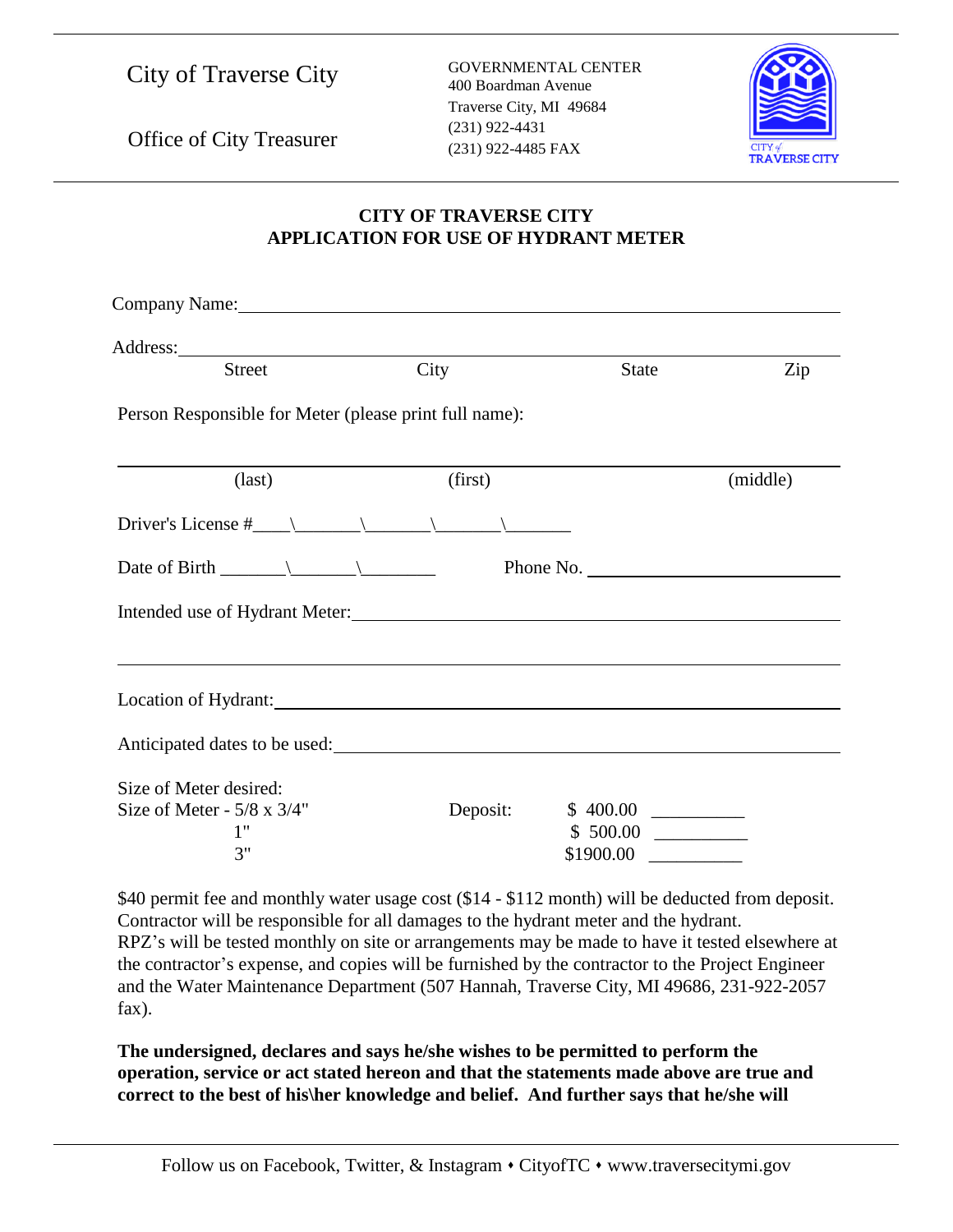**comply with all provisions of the ordinances of the city of Traverse City relative to the operation, service or act for which the certificate is requested. Further agrees to hold the city of Traverse City free and harmless from all liability which may be imposed upon it, to reimburse the city of Traverse City for all expenses of litigation in connection with the defense of claims as such liability and claims may arise because of negligence in the performance of the work or act for which the certificate was issued.**

**The applicant acknowledges that the City may be required from time to time to release records in its possession. The applicant hereby gives permission to the City to release any records or materials received by the City from the applicant as it may be requested to do so as permitted by the Freedom of Information Act, MCL 15.231 et seq.**

| Date            | <b>Authorized Signature</b>                                                                                                                                                                                                         |  |  |  |
|-----------------|-------------------------------------------------------------------------------------------------------------------------------------------------------------------------------------------------------------------------------------|--|--|--|
|                 |                                                                                                                                                                                                                                     |  |  |  |
|                 | PERMIT FOR USE OF HYDRANT METER                                                                                                                                                                                                     |  |  |  |
| Deposit Paid \$ | Permit No: <u>Samuel Issued to:</u> Samuel Lissued to: Samuel Lissued to: Samuel Lissued to: Samuel Lissued to: Samuel Lissued to: Samuel Lissued to: Samuel Lissued to: Samuel Lissued to: Samuel Lissued to: Samuel Lissued to: S |  |  |  |
| Date            | Signature City Treasurer's office                                                                                                                                                                                                   |  |  |  |